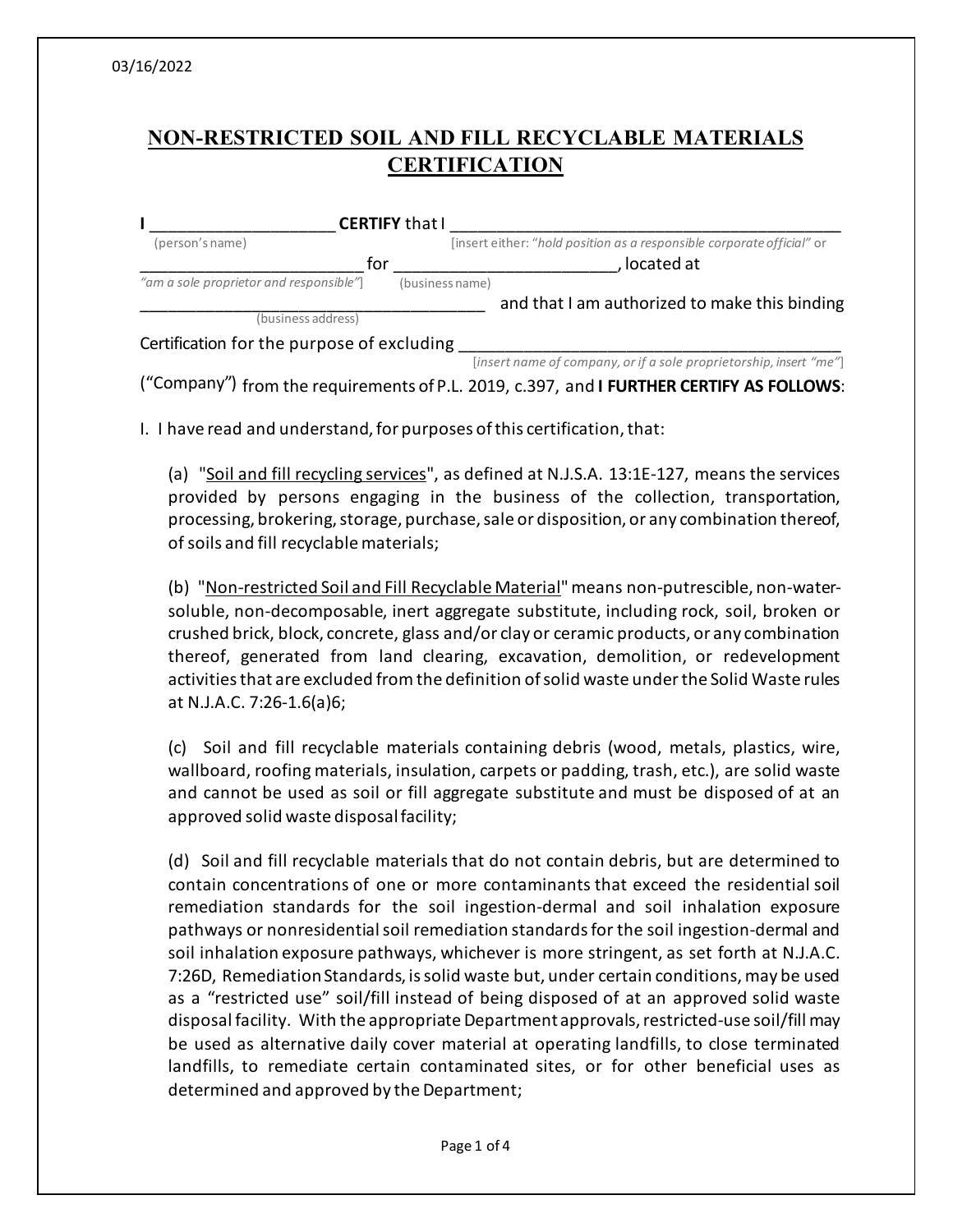## 03/16/2022

(e) Facilities that accept, store and/or process aggregate substitute (brick, block, concrete, glass and/or clay or ceramic products) for use as a recycled soil or fill require Department approval prior to operating;

(f) Fill activities occurring on or in areas subject to Department land use jurisdiction and authority (wetlands, tidal areas, etc.) require prior Department approval;

(g) Approved dredge materials may be used as soil and fill, provided they comply with Coastal Zone Management Rules (www.nj.gov/dep/rules/rules/njac7\_7.pdf), specifically N.J.A.C. 7:7-15.12, Dredged material placement on land; and

(h) Placement of Non-restricted Soil and Fill Materials (not containing debris and not contaminated above established standards) in all areas must be conducted in accordance with the destination site's municipal and county rules, regulations, ordinances, and policies, including compliance with any local soil/fill importation ordinance;

II. I further certify that soil and fill material generated from land clearing, excavation, demolition, or redevelopment activities that  $\qquad \qquad \text{collect(s)}, \text{transport(s)},$ 

[*insert Company name or "I"*]

process(es), broker(s), store(s), purchase(s), or sell(s) consists of only non-putrescible, nonwater-soluble, non-decomposable, inert aggregate substitute, including rock, soil, broken or crushed brick, block, concrete, glass and/or clay or ceramic products, or any combination thereof, does not contain concentrations of one or more contaminants in excess of the residential soil remediation standards for the soil ingestion-dermal and soil inhalation exposure pathways or non-residential soil remediation standards for the soil ingestiondermal and soil inhalation exposure pathways, whichever are more stringent, as set forth in the Remediation Standards, N.J.A.C. 7:26D, and that the material therefore qualifies as Nonrestricted Soil and Fill Recyclable Material under I.(b) above;

III. I further certify that  $\qquad \qquad \text{does/do not provide soil and fill recycling services},$ [*insert Company name or "I"*]

as defined in I.(a) above, involving materials other than Non-restricted Soil and Fill Recyclable Material, and that I understand the restrictions on the reuse of soil and fill recyclable materials, including Non-restricted Soil and Fill Recyclable Materials, outlined in I.(c) through I.(h) above;

IV. I further certify that  $\qquad \qquad$  has/have a quality control/quality assurance [*insert Company name or "I"*]

("QA/QC") program in place to ensure that each load of soil and fill material collected, transported, processed, brokered, stored, purchased, or sold by \_\_\_\_\_\_\_\_\_\_\_\_\_\_\_\_\_\_\_\_\_\_

[*insert Company name or "I"*]

qualifies as Non-restricted Soil and Fill Recyclable Materials;

V. I further certify that the same will maintain all records, including without [*insert Company name or "I"*]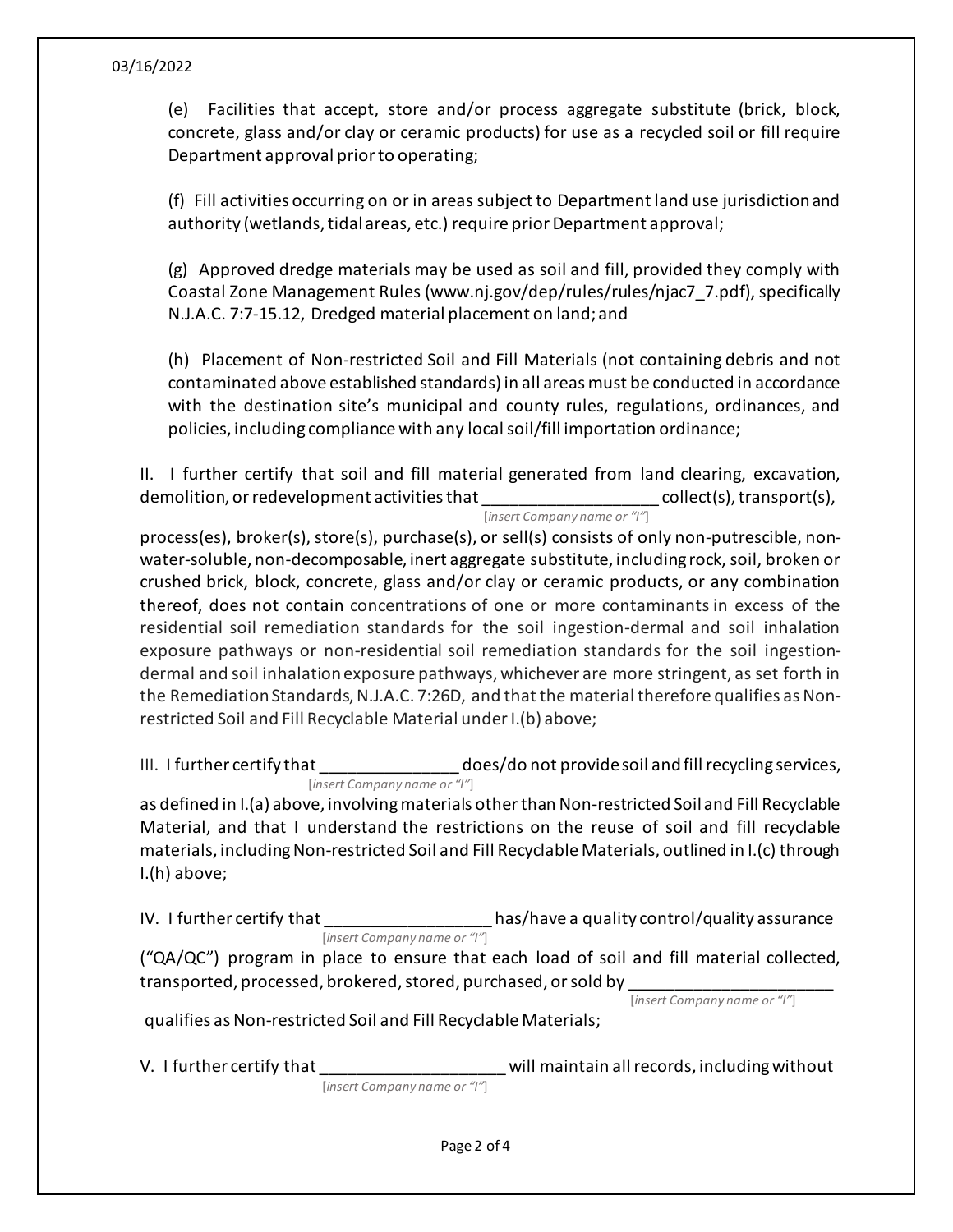## 03/16/2022

limitation, analytical data, contracts, bills of lading, and QA/QC plans, concerning the collection, transportation, processing, brokering, storage, purchase, or sale of soil and fill materials, including Non-restricted Soil and Fill Material, generated from land clearing, excavation, demolition, or redevelopment activities, for a period of three (3) years and shall make such records available to the Department or its authorized representatives upon request;

VI. I understand and agree that the burden of proving (by way of sampling or other methodology acceptable to the Department) that any soil or fill material qualifies as Nonrestricted Soil and Fill Recyclable Material is on

[*insert Company name or "me"*]

VII. I understand and agree that if the Department determines that any soil and fill material collected, transported, processed, brokered, stored, purchased, or sold by \_\_\_\_\_\_\_\_\_\_\_\_\_\_

[*insert Company name or "I"*]

does not qualify as Non-restricted Soil and Fill Recyclable Material \_\_\_\_\_\_\_\_\_\_\_\_\_\_\_\_\_\_\_\_\_

[*insert Company name or "I"*]

will remove and properly dispose of the unqualified material. I further agree that

will provide reasonable access to the Department to confirm that [*insert Company name or "I"]* 

has/have removed and properly disposed of the unqualified material; *[insert Company nameor "I"*]

VIII. I understand that this Certification must be filed with the Department no later than July 14, 2022, and that the exclusion from the requirements of P.L. 2019, c. 397 will be effective upon the Department receiving this form. I further understand that

[*insert Company name or "I"*]

must refile this Certification annually on or before July 14 for the exclusion from the requirements of P.L. 2019, c. 397 to remain in effect. Should \_\_\_\_\_\_\_\_\_\_\_\_\_\_\_\_\_\_\_\_\_\_\_\_ [*insert Company name or "I"*]

fail to timely refile the Certification, the controllering the state of the may be in violation of

[*insert Company name or "I"*]

P.L. 2019, c. 397;

IX. I further certify that the Company shall inform the Department of any change of, or addition to, the information set forth herein within 30 days of the change or addition; and

X. I further certify under penalty of law that I have personally examined and am familiar with the information submitted in this Certification and that, based on my inquiry of those individuals immediately responsible for obtaining the information, I believe that the information is true, accurate, and complete. I am aware that there are significant penalties for willfully submitting false information, including the possibility of fines and imprisonment.